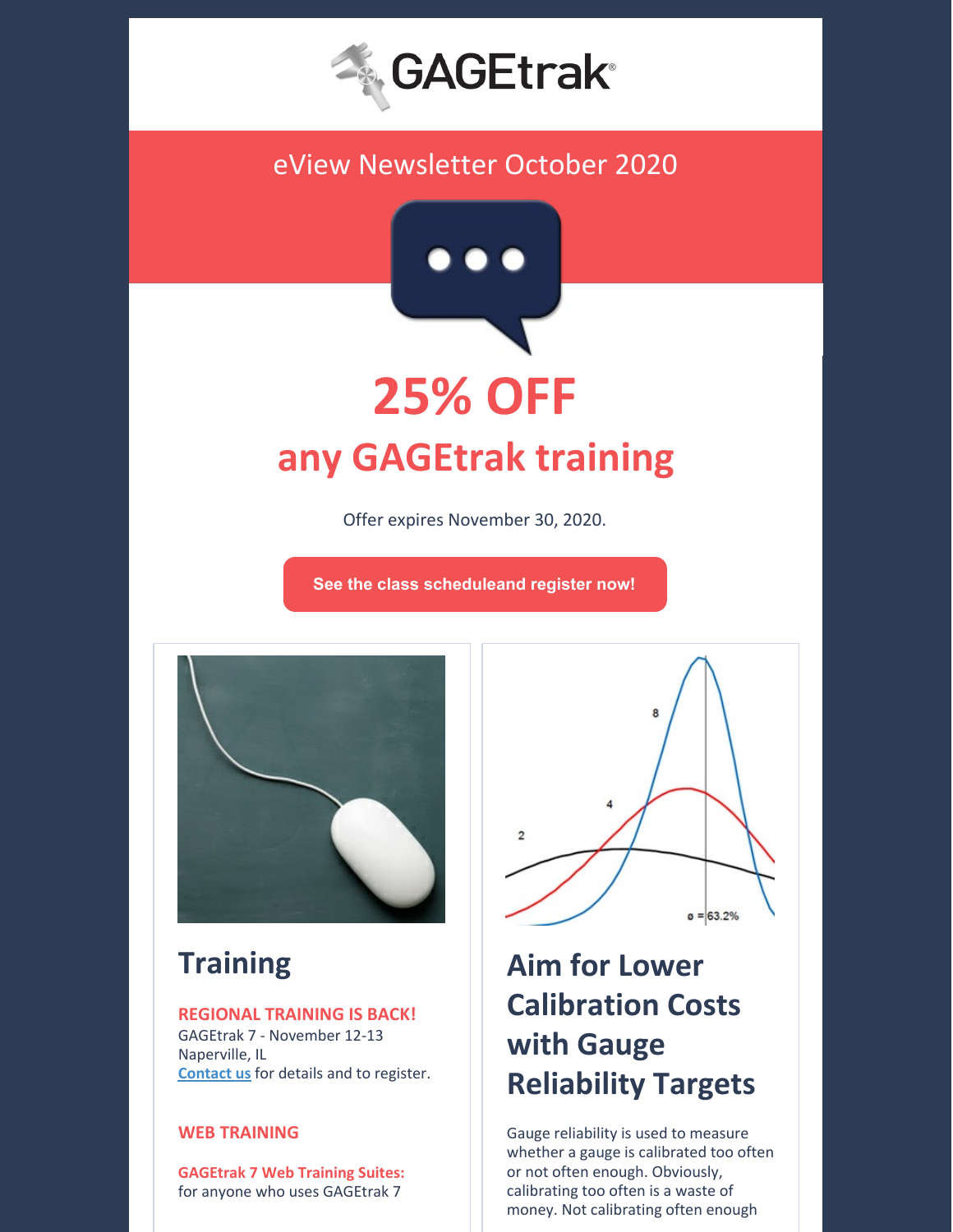#### **October Suite**

Session 1: Oct. 5 – Closed Session 2: Oct. 8 – Closed Session 3: Oct. 12 **–** Closed Session 4: Oct. 15 **– Available**

#### **November Suite**

Session 1: Nov. 2 –**Available** Session 2: Nov. 5 –**Available** Session 3: Nov. 9 –**Available** Session 4: Nov. 12 **– Available**

#### **GAGEtrak Lite Web Training Suite**

for anyone who uses GAGEtrak Lite

### **November Suite:**

Session 1: Nov. 3 –**Available** Session 2: Nov. 10 –**Available**

#### **GAGEtrak Admin Web Training Suite** for GAGEtrak administrators

#### **October Suite:**

Session 1: Oct. 7 – Closed Session 2: Oct. 14 –**Available**

See the full training schedule **[here](https://gagetrak.com/training-schedule/)**.

To register for any of these trainings or for info about our custom training options, please contact our Training Specialist at 1-800-777-7020 ext. 134 or **[training@cybermetrics.com](mailto:training@cybermetrics.com)**.



## **Free Webinars**

**Can't seem to find your [gages?](https://attendee.gotowebinar.com/register/5975466774522411787)** October 22

**Getting started with [GAGEtrak](https://attendee.gotowebinar.com/register/5714030397228328461)**

would mean that the gauges will have more frequent failures...

Read the full story **[here](https://gagetrak.com/aim-for-lower-calibration-costs-with-gauge-reliability-targets/)**.



# **Tech Tip Can I delete all of my retired gages at the same time?**

GAGEtrak is designed to prevent record deletion, so if you need to delete more than one gage, you must delete them one at a time. Whenever you delete a gage record, you are also deleting all other information concerning that gage. You will lose all of the calibration history, all of the issue tracking (usage) history, association with calibration standards, attached documents, relationship with parts, any MSA studies, etc.

**WARNING:** Before you delete a gage record, it is wise to check your Quality Department's record retention requirements; you may be required to retain records for a certain number of years after you no longer use the gage. If you are planning to delete several gage records, it is a good idea to make a backup copy of the database using the current date as a part of the file name. That way, if you ever need to look up historical information about any of the gage records you deleted, you will be able to do so. Please keep in mind that if you did this and you decided later that you wanted these gage records brought into your current database, that it would be very difficult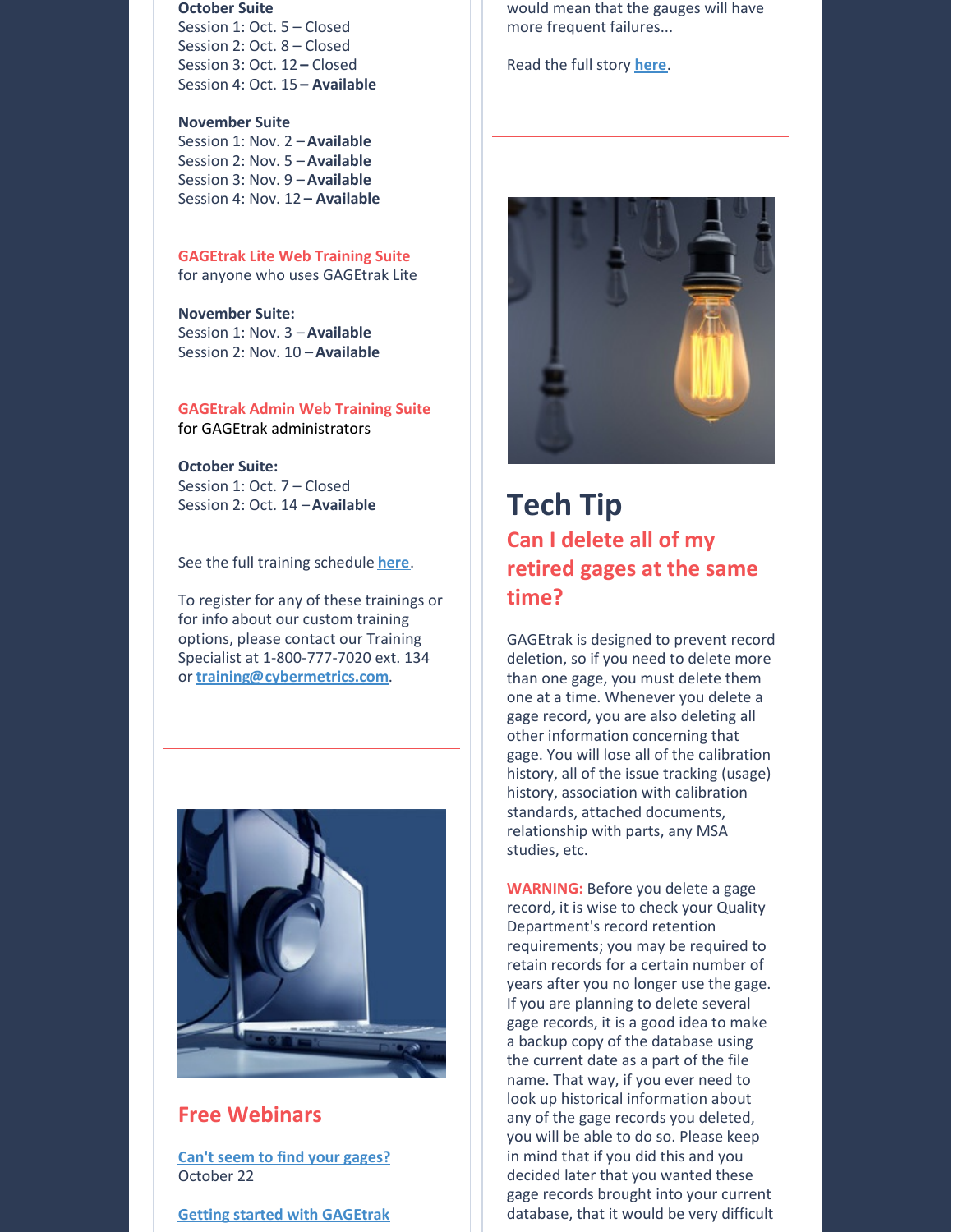#### November 5

See the full webinar schedule and descriptions **[here](https://gagetrak.com/webinars/)**.

# **On-demand Podcast**

Globalization Forces Calibration Software Providers to get their Heads in the Cloud (Quality Magazine) **[Listen](https://www.qualitymag.com/media/podcasts/2594-q-cast/play/170-globalization-forces-calibration-software-providers-to-get-their-heads-in-the-cloud) Now**



# **Support Portal**

Did you know that we have a GAGEtrak Support Portal?

The Portal includes a knowledge base for answers to common questions and explanations for any potential issues you may experience. The Portal is also the most efficient way to create a support ticket and engage the support team.

**Click [here](https://gagetrak.com/wp-content/uploads/GAGEtrak_Learning_Resources_and_Support.pdf) for instructions on creating a Support Portal account** and further info about learning resources.

and time consuming to get this information back again.

### **CHANGE GAGE STATUS OR CREATE A**

**NEW STATUS:** It is not necessary to delete a gage to remove it from the calibration report or to make it inactive. All you have to do is change the gage's Status.

GAGEtrak comes with six status descriptions to get you started, only two of which are included on gage due listings by default (Active and Employee Owned). You can add as many more as you like and specify their inclusion in gage due listings. In the case of a retired gage, you could change the Status to 2-Inactive or create a new Status, such as 7-Retired.

#### **To create a new Status in GAGEtrak 7:**

- 1. Navigate to **Setup -> Status IDs**.
- 2. Below the six default records is an empty row of fields. In that row, type 7 in the **Status ID** field, type **Retired** in the **Status Description** field and leave the **Include in lists of due gages** checkbox unchecked. (You will notice that there is now another empty row of fields at the bottom of the list to continue adding new descriptions.)
- 3. Save the new record by either clicking the pencil icon that appears to the left of that record or clicking **Save** in the Ribbon.
- 4. Navigate to the **Main Records -> Gages -> Information** tab and the **Status** drop-down list will now contain 7-Retired.

We encourage you to explore the additional capabilities in your GAGEtrak software and as always, keep an eye out for future Tech Tips.

**Visit our [website](https://gagetrak.com)**

CyberMetrics Corporation | 1-800-777-7020 | **[sales@cybermetrics.com](mailto:sales@cybermetrics.com) <https://gagetrak.com>**| **<https://cybermetrics.com>**